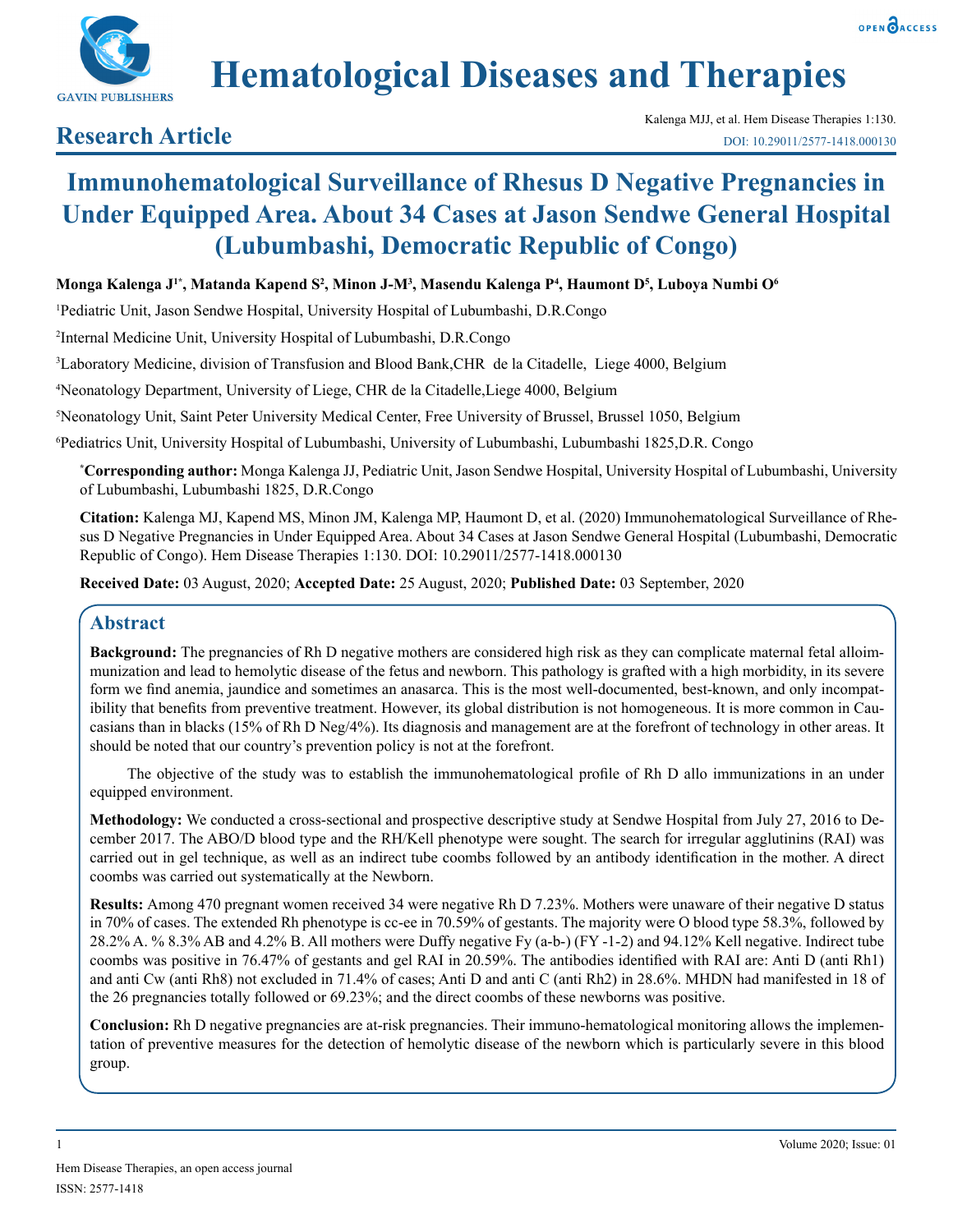**Keywords:** Immuno hematology; Pregnancy Rh D negative; Alloimmunization; Hemolytic disease of the newborn; Lubumbashi; DRC

# **Introduction**

Negative RH D maternal pregnancies are considered to be at high immunological risk as they may be complicated by allo immunization feto maternal erythrocyte and induce hemolytic disease of the newborn [1-3].

In view of the high number of clinical manifestations and progressive severity with increasing number of pregnancies follow up protocols of Rh D negative mother have been established globally. In the absence of surveillance and preventive treatment, immunological accidents appear from the third pregnancy (single jaundice, moderate anemia or both). If no treatment is undertaken, subsequent pregnancies will be grafted with more severe immunological reactions: severe and early jaundice, early anemia, or both. These manifestations will evolve rapidly and be strictly fetal if no treatment is initiated: fetal antisera, repetitive miscarriages, fetal anemia, in utero death [3-5].

There are several protocols for tracking negative Rh D pregnancies that are continually updated based on technological advances. The first element of this surveillance includes knowledge of the Rhesus D negative blood group with blood type card in industrialized countries. The second element is the research of alloimmunization by RAI tube or gel or indirect coombs in gestants from the 16th week of amenorrhea that will be repeated at the 28th and 32nd weeks of amenorrhea. In third position the identification of the antigen and its titration to assess the severity of the immunization; in case of identification of the anti D and for titers greater than 1/32 anti D prophylaxis is recommended. In the presence of maternal genital bleeding, during pregnancy a Kleihauer will be performed to assess the severity of the hemorrhage and the passage of fetal red blood cells into the maternal circulation [5-8].

Materno fetal rhesus-type alloimmunization is the only one that benefits from preventive treatment administered from diagnosis. Many studies have been carried out around the world decrypting its pathophysiology, diagnosis and treatment. Currently the antenatal diagnosis is the most recommended because it allows a management centered on actually risky pregnancies. The advent of fetal genotyping significantly reduced the number of mothers receiving rhesogamma without immunization. Fetal genotyping coupled with fetal Doppler monitoring has resulted in a significant decline in severe fetal manifestations such as anasarca, fetal anemia and fetal death in utero [3,9-12].

Once the diagnosis is made, the hematological immuno surveillance of the pregnancy is strengthened until the birth and allows to dictate the guidelines of the treatment:

- For severe alloimmunization during pregnancy with high titer, identification of anti-D and fetal anemia; the gestant will receive rhogam and transfusion or exchange transfusion in utero will be performed as often as necessary [5,9,13,14].
- For alloimmunization with low titers or fetal anemia within 72 hours of delivery Rhesogamma should be administered [5,9,15,16].
- $\div$  The newborn should be treated based on the dominant sign of the newborn hemolytic disease. If jaundice is the dominant sign a conventional or intensive phototherapy should be carried out depending on the level of serum bilirubin and in severe cases a transfusion or exchange-transfusion. In case anemia is the predominant sign transfusion and/or exchange transfusion will be performed. In the presence of anasarca an exchange transfusion should be carried in urgency [17-19].

Data on hemolytic fetal and rhesus-type neonatal disease in Africa indicate a lower frequency of negative rhesus D in the black population 15%/4% [1,2,20]. Published studies of immunohematological surveillance of Rh D negative pregnancies indicate a lack of knowledge of Rh D negative status amongst healthcare workers and patients alike. Additionally, there is a knowledge gap on the implication of the disease on further pregnancies and standard guidelines are lacking [6,10,21-25]. The use of diagnostic, prevention and treatment techniques is highly uneven because of the disparity in the technical platforms of the institutions [13,16,26,27].

Africa's birth and fertility rate are among the highest in the world and our country the DRC has an estimated rate of 6.2 pregnancies/woman; largely above the two pregnancies which may escape immunological manifestations. The aforementioned factors place the Congolese woman at risk as she delivers far more than two [6,24,28].

We justify the choice and interest of this study by:

The absence in our country of a protocol for immunohematological surveillance of negative Rh D pregnancies for the prevention of hemolytic disease in the newborn.

#### **Objectives of the study:**

- Define the immuno haematological profile of rhesus D type Materno fetal allo immunization
- Establish the evolutionary profile of negative Rh D pregnancies in underequipped environments
- • Determine the most appropriate diagnostic tests for under-equipped environments to develop a local immuno hematological surveillance protocol.

#### **Methodology**

We conducted a prospective, descriptive and cross-sectional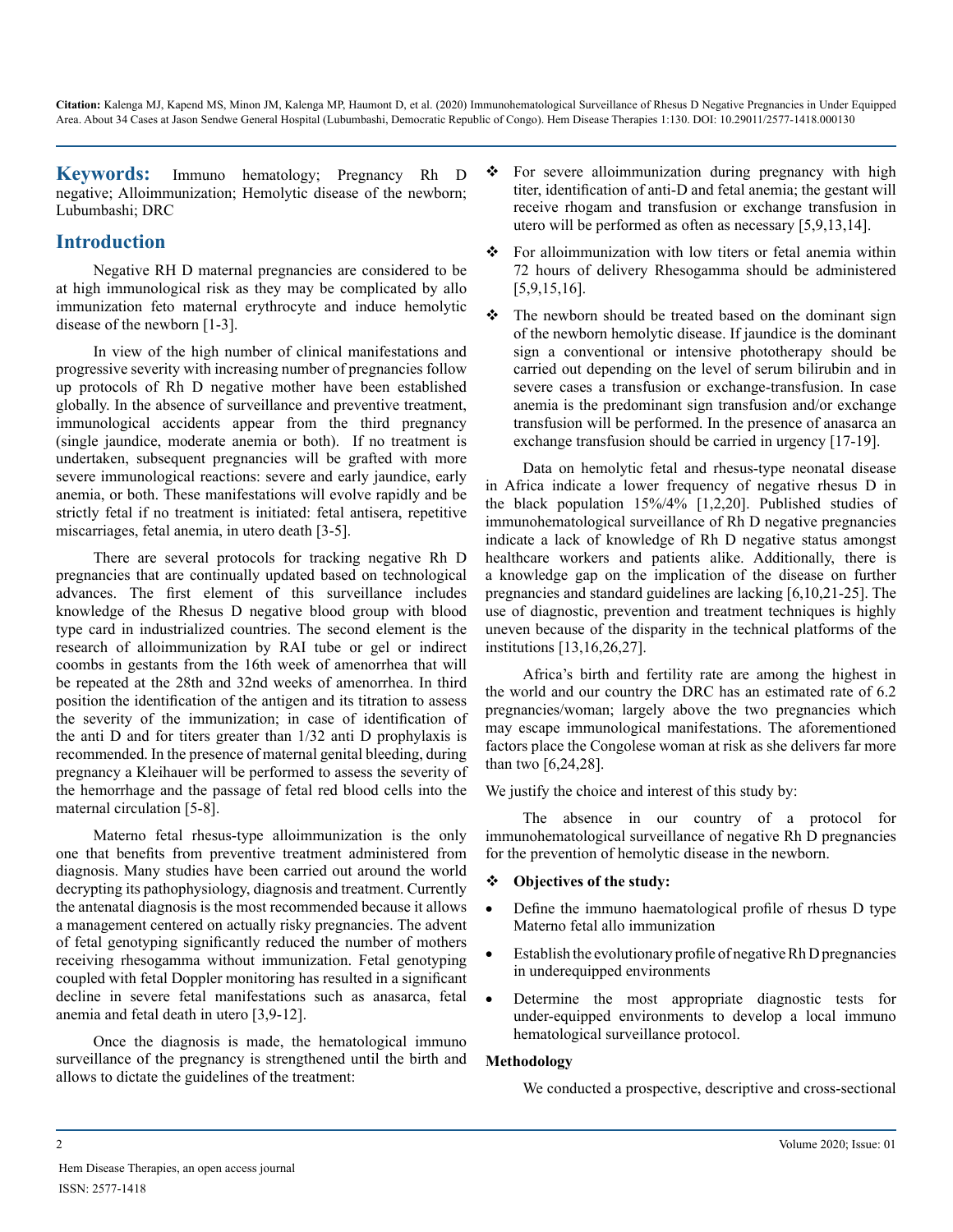study at General Hospital Jason Sendwe from pre-natal consultation to Maternity from 24 July 2016 to 30 December 2017.

Our sample was of convenience and resumed all Rh D pregnancies in this study period, 34 negative Rh D pregnancies among 470 gestants.

#### **The inclusion criteria were:**

- Rhesus D negative blood type, pregnant over 16 weeks of amenorrhea at pre-natal consultation at Jason Sendwe General Hospital
- Attended at least one information session on blood type and MFI and HDFN
- Freely agree to participate in the study
- The criteria for not inclusion were:
- Rhesus D positive blood type
- Refusal to participate in the study

Rh D negative blood pooling was retained after pooling by Beth Vincent's method the presence of alloimmunization was retained on the basis of a positive indirect coombs and confirmed by the identification of a D antigen during gel irregular antiglobulin research. Hemolytic disease of the fetus and newborn was confirmed by the clinic and the positive direct coombs.

#### **Results**

#### **Frequency of Rhesus D Negative Gestants (Figure 1)**



**Figure 1:** Frequency of Rhesus D Negative Gestants Rh D negative gestants make up 7% of our study population.

**a. Maternal Profile (Table 1).**

| Mean Age             | 29.44±5.47                              |  |  |
|----------------------|-----------------------------------------|--|--|
|                      | Housewives 73.53%                       |  |  |
| Occupation           | Working Girl 26.47%                     |  |  |
|                      | None<br>$0\%$                           |  |  |
|                      | Primary 17.65%                          |  |  |
| Instruction<br>Level | Secondary 55.88%                        |  |  |
|                      | University 26.47%                       |  |  |
|                      | Post University 0%                      |  |  |
|                      | 11.76%<br>Annexe                        |  |  |
|                      | Kamalondo 5.88%                         |  |  |
| Commune Of           | Katuba<br>5.88%                         |  |  |
| Residence            | $0\%$<br>Kenya                          |  |  |
|                      | Ruashi 5.88%                            |  |  |
|                      | Lubumbashi<br>41.18% Kampemba<br>29.41% |  |  |
| Parity               | $3(1-5)$                                |  |  |
| Gestity              | $4(2-6)$                                |  |  |
|                      | <b>BANDUNDU</b><br>$0\%$                |  |  |
|                      | BAS CONGO 2.94%                         |  |  |
|                      | <b>EQUATEUR</b><br>2.94%                |  |  |
|                      | <b>KATANGA</b><br>55.88%                |  |  |
|                      | KASAI ORIENTAL 26.47%                   |  |  |
| Province             | KASAI OCCIDENTAL<br>5.88%               |  |  |
|                      | <b>KINSHASA</b><br>$0\%$                |  |  |
|                      | <b>MANIEMA</b><br>0%                    |  |  |
|                      | NORD KIVU<br>2.94%                      |  |  |
|                      | PROVINCE ORIENTALE 0%                   |  |  |
|                      | <b>SUD KIVU</b><br>2.94%                |  |  |
|                      |                                         |  |  |

**Table 1:** Maternal Profile.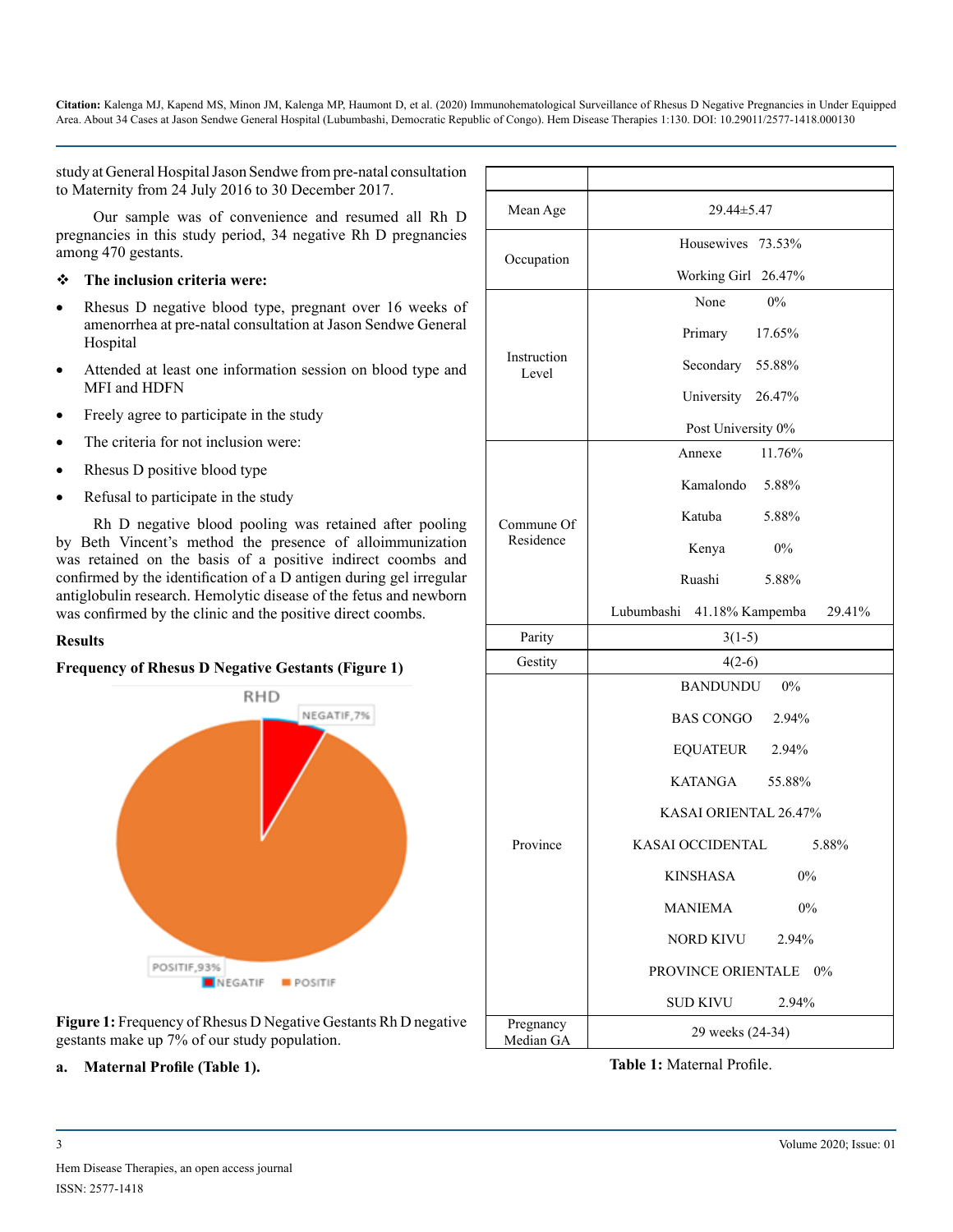#### **b. Maternal Antecedent**



#### **i. Immunization Pathway (Figure 2)**



- Miscarriages and curettages were the most common routes of allo immunization.
- **\*** Previous newborns had more jaundice than anemia.
- Our gestants had in 23% an experience of fetal death in utero/early neonatal death.
- **ii. Blood Group Knowledge and Prophylaxia Use (Figure 3)**



#### **Figure 3:** Knowledge of the Blood Group and Use of Rhesogamma.

- None of them had a blood type card.
- $\div$  Negative Rh D status was ignored in 44.12% of cases.
- $\div$  Only 3% of this population had ever used rhogam.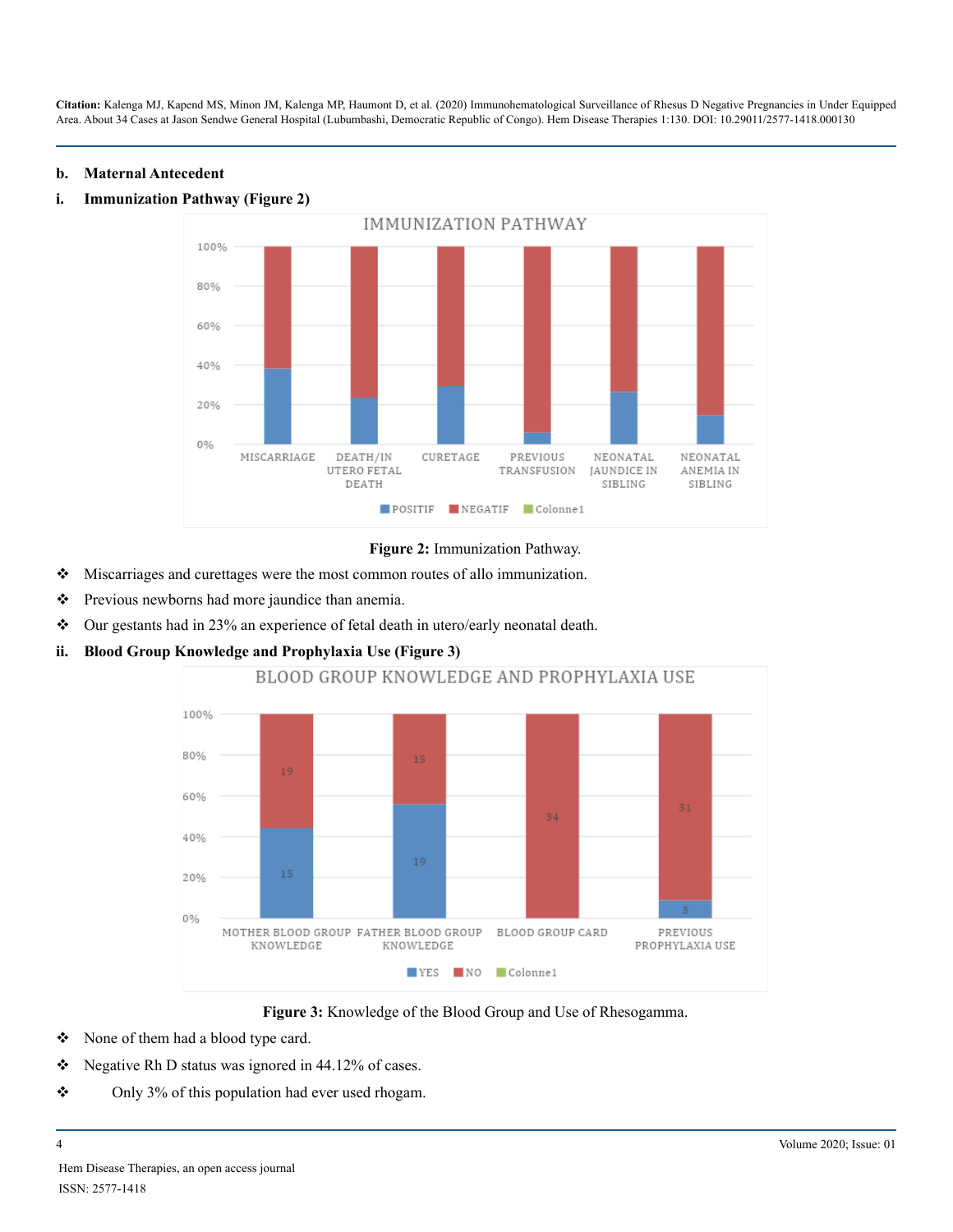#### **Mapping of Other Blood Groups in Our Population**

#### **c. ABO**

Group O was the most recovered 65%; followed by group a 24 % (Figure 4).



**Figure 4:** Distribution of Subjects According to the ABO Group.

#### **d. Extended Rhesus, Kell and Duffy (Figure 5)**



**Figure 5:** Mapping Of Rh 2, Rh 3, Rh 4, Rh 5 Kell and Duffy.

#### Our sample expresses:

- $\div$  Very weakly RH3 2.94% and Kell 5.88%, weakly RH2 26.47%
- $\div$  Not at all the Duffy 0%
- And totally the RH4 100% and the RH5 100%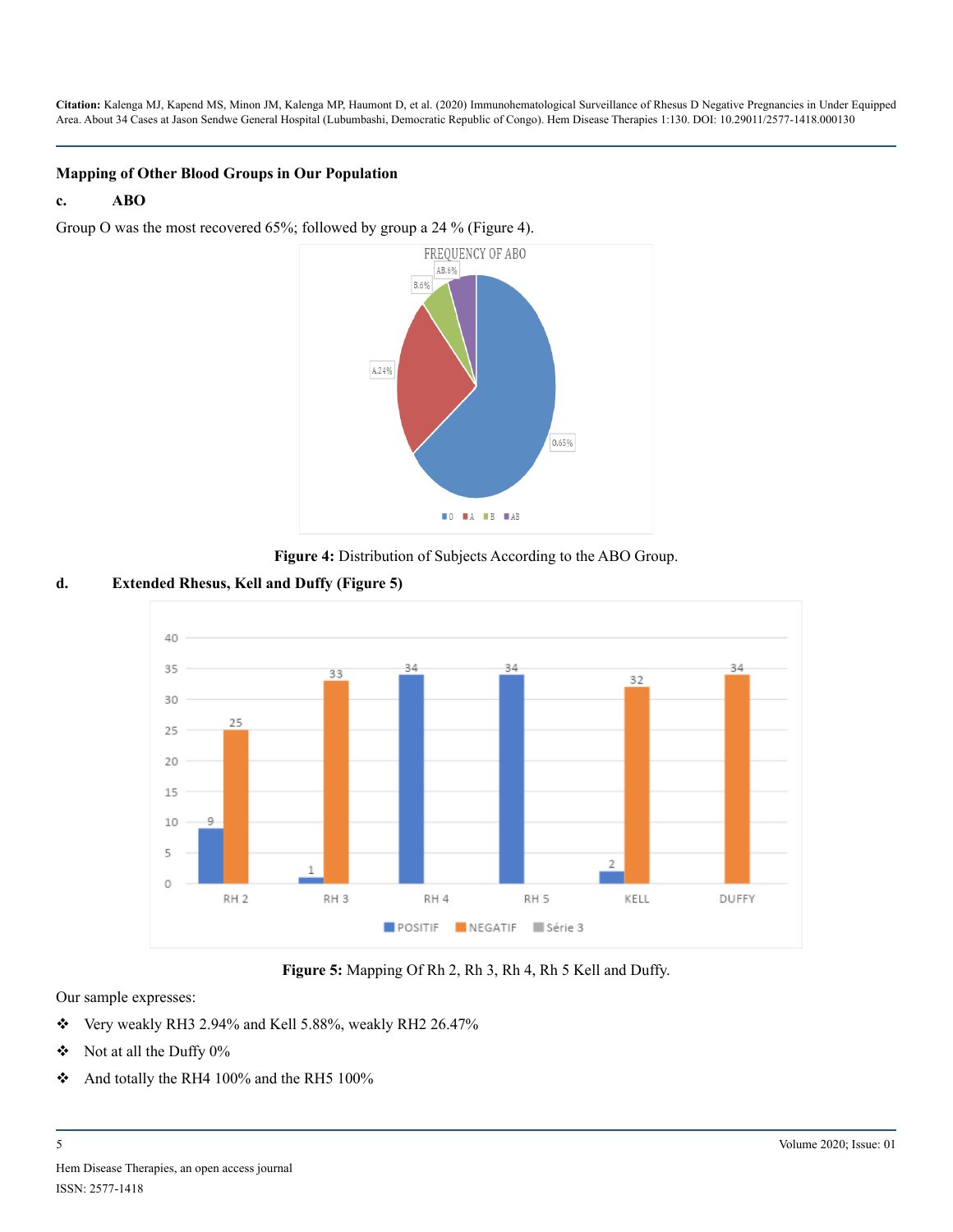#### **e. Extended Rhesus Phenotype**

Table 2 Extended Rhesus Phenotype

| <b>Phenotype</b> | subjects | Percent |
|------------------|----------|---------|
| cc-ee            | 24       | 70.59%  |
| Cc-ee            |          | 26.47%  |
| $cc$ -Ee         |          | 2.94%   |
| Total            | 34       | 100%    |

**Table 2:** The most found phenotype is the cc-ee in 70.59% of cases.

#### **Alloimmunization Diagnostics**

#### **f. Frequency Of Immunization In Indirect Coombs (Table 3)**

| indirect coombs | <b>Frequency</b> | <b>Percent</b> |
|-----------------|------------------|----------------|
|                 |                  | 23.53%         |
|                 |                  | 20.59%         |
| $^{++}$         | 12               | 35.29%         |
| $^{+++}$        |                  | 5.88%          |
| $++++$          |                  | 14.71%         |
| <b>Total</b>    |                  | 100.00%        |

**Table 3:** The immunization rate of pregnant women in our study was 76.47%; i.e. 3/4 of pregnant women.

#### **g. Alloimmunization and Irregular Agglutinin Research**

Table 4 Frequency of Immunization in Irregular Agglutinin Research

| <b>IAR LIEGE</b> | <b>Frequency</b> | percent |
|------------------|------------------|---------|
| <b>NEG</b>       | 27               | 79.41%  |
| <b>POS</b>       |                  | 20.59%  |
| Total            | 34               | 100.00% |

**Table 4:** Out of our 34 pregnant women; 7 had a positive irregular agglutinin test, i.e. 20.59%

**h. Relationship Between Irregular Agglutinin Search And Indirect Coombs Tables 5 and 6**

|                    | <b>IAR</b> |            |              |
|--------------------|------------|------------|--------------|
| coombs<br>indirect | <b>NEG</b> | <b>POS</b> | <b>Total</b> |
|                    |            |            |              |
|                    |            |            |              |
| $^{++}$            |            |            | 12           |
| $^{+++}$           |            |            |              |
| $++++$             |            |            |              |
| <b>TOTAL</b>       |            |            | 34           |

**Table 5:** All negative indirect coombs were found to be negative

in IAR as well.

|                                | <b>Positive</b><br>Irregular<br>agglutinin<br>research | negative<br>Irregular<br>agglutinin<br>research | <b>Total</b> |
|--------------------------------|--------------------------------------------------------|-------------------------------------------------|--------------|
| positive<br>indirect<br>coombs |                                                        | 19                                              | 26           |
| Negative<br>indirect<br>coombs |                                                        | 8                                               | 8            |
| Total                          |                                                        | 27                                              | 34           |

**Table 6:** We had a high proportion of positive indirect coombs compared to positive Irregular agglutinin search and antigens identified either 19/26 or 73% and 100% of irregular agglutinin search were also positive in Indirect coombs

We noticed that in 100% of cases negative indirect coombs gave also negative irregular agglutinin search.

#### **Antibody Identification**

The alloimmunization rate in this population of Rh D negative pregnant women is 20.59%.

We have identified anti-D in 7 sera. All anti D were accompanied by a second antigen; the Anti D and Anti Cw combination were the most common 71% Figure 6.



**Figure 6:** Identified Antibodies.

#### **Evolution of Pregnancies**

Out of the 34 pregnant women followed; we have the course of 26 pregnancies; i.e. 76.47% compliance.

Hemolytic disease of the fetus and newborn was noted in 62% of cases figure 7 and tables 7-9.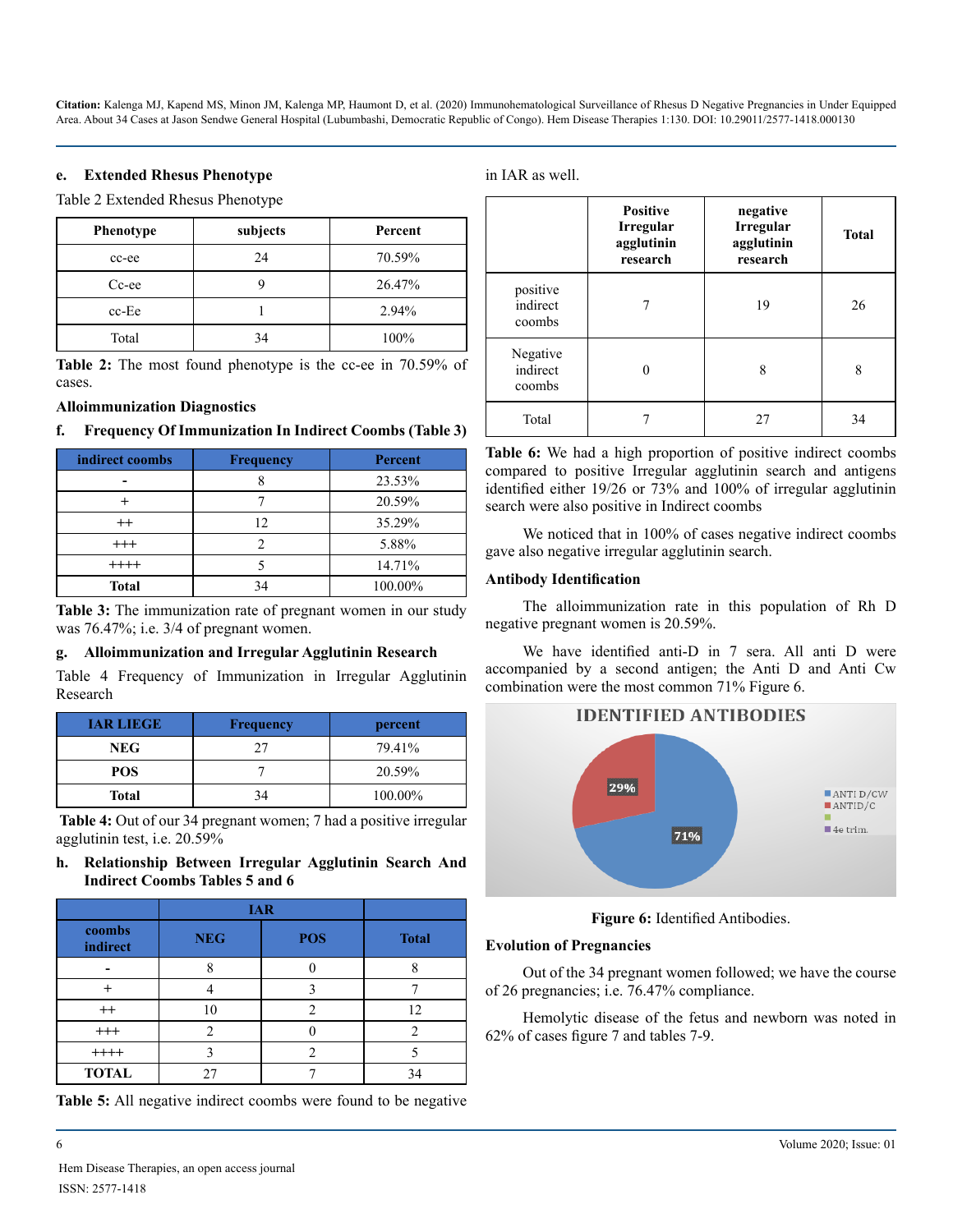

#### **Figure 7:** pregnancy outcome.

|                                | <b>Positive HDFN</b> | <b>Negative HDFN</b> | <b>TOTAL</b> |
|--------------------------------|----------------------|----------------------|--------------|
| Positive<br>indirect<br>coombs | 16                   | 6                    | 22           |
| Negative<br>Indirect<br>coombs |                      |                      |              |
| <b>TOTAL</b>                   | 16                   |                      | 26           |

**Table 7:** Sensitivity and Specificity of Indirect Coombs in HDFN.

SENSIBILITY = positive test/HDFN  $(+)$  = 16/16 = 100%

SPECIFICITY= negative test / HDFN  $(-) = 4/10 = 40\%$ 

The indirect coombs is more sensitive than specific.

|                                           | <b>Positive HDFN</b> | <b>Negative HDFN</b> |    |
|-------------------------------------------|----------------------|----------------------|----|
| Positive Irregular<br>agglutinin research |                      |                      |    |
| Negative Irregular<br>agglutinin research | 10                   |                      | 19 |
| <b>TOTAL</b>                              | 16                   |                      | 26 |

**Table 8:** Sensitivity and Specificity of Irregular Antigens Search.

SENSITIVITY=6/16= 37,5%

SPECIFICITY =9/10=90%

Irregular agglutinin research is more specific than sensitive in our study population.

| Gravidity                 | <b>Positive Indirect</b><br><b>Coombs</b> | <b>Positive Irregular</b><br><b>Agglutinin Search</b> |
|---------------------------|-------------------------------------------|-------------------------------------------------------|
| <b>PRIMIGEST</b>          | $1/3$ (33.3%)                             | $0/3$ $(0\%)$                                         |
| <b>PAUCIGEST</b>          |                                           |                                                       |
| $\overline{2}$            | $4/6(66.6\%)$                             | $3/6(50\%)$                                           |
| 3                         | 6/7(85.7%)                                | $0/7(0\%)$                                            |
| <b>MULTIGEST</b>          |                                           |                                                       |
| $\overline{4}$            | $2/2(100\%)$                              | $1/2$ (50%)                                           |
| 5                         | $4/4(100\%)$                              | $1/4$ (25%)                                           |
| 6                         | 3/4(75%)                                  | $1/4$ (25%)                                           |
| LARGE<br><b>MULTIGEST</b> |                                           |                                                       |
| 7                         | $2/4(50\%)$                               | $0/4$ $(0\%)$                                         |
| 8                         | $1/1(100\%)$                              | $1/1$ (100%)                                          |
| 9                         | $1/1(100\%)$                              | $0/1$ $(0\%)$                                         |
| 10                        | $1/1(100\%)$                              | $0/1$ $(0\%)$                                         |
| 12                        | $1/1$ (100%)                              | $0/1$ $(0\%)$                                         |
|                           |                                           |                                                       |

**Table 9:** Relation between Indirect Coombs, Irregular Agglutinin Search and Pregnancies.

In our study population, no RAI was positive in prim gravidae and anti-D alloimmunization was more noted in multigestes followed by paucigestics. Only one large multigest presented anti-D. The indirect coombs test found alloimmunizations of prim gravidae to large multigestes. Multiparas and large multiparas are the most immune Table 10.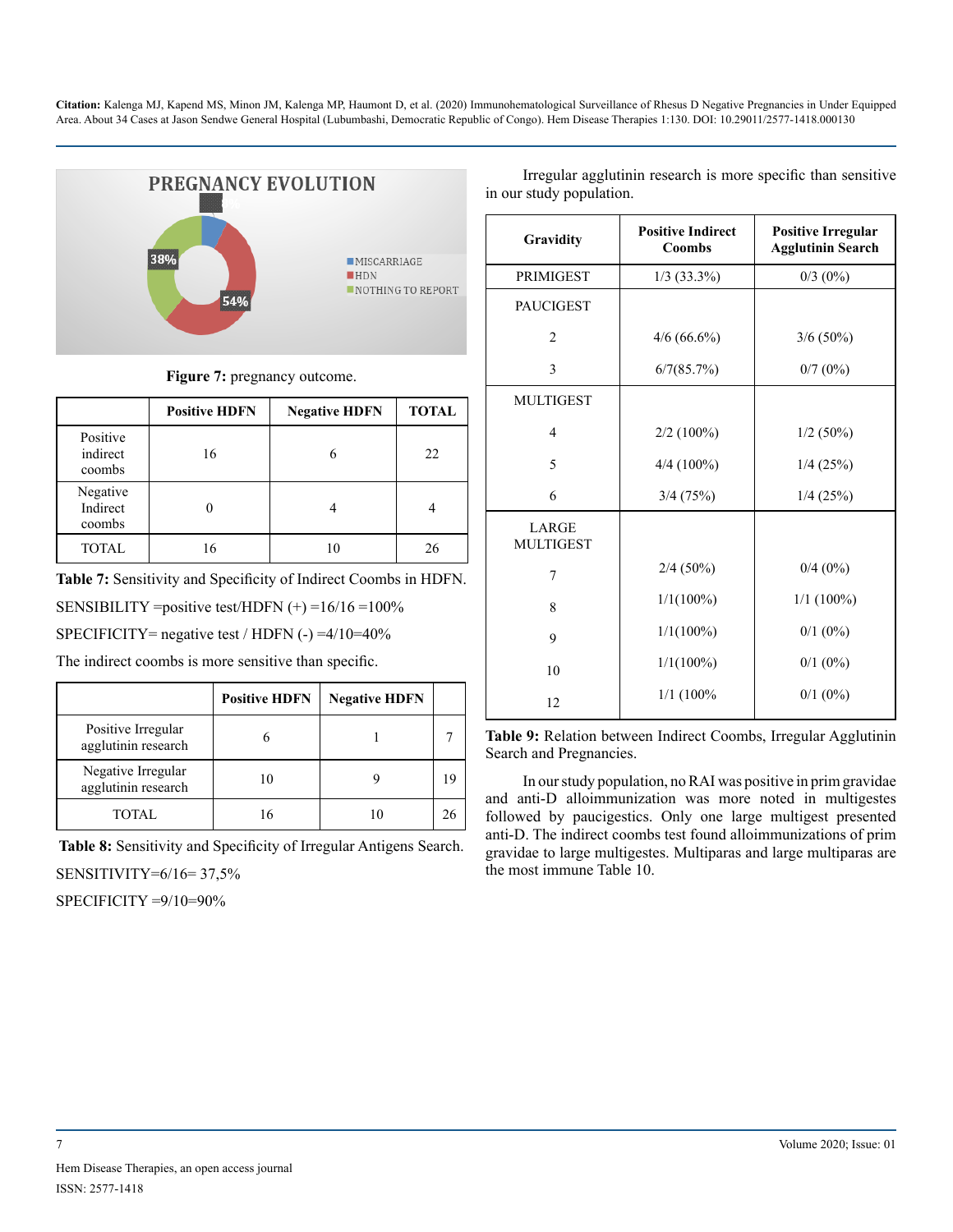| Parity               | <b>Positive Indirect</b><br><b>Coombs</b> | <b>Positive Irregular</b><br><b>Agglutinin Research</b> |
|----------------------|-------------------------------------------|---------------------------------------------------------|
| Primiparous          | $2/4(50\%)$                               | $1/4$ $(25%)$                                           |
| Paucipara            |                                           |                                                         |
| 1                    | $4/6(66,6\%)$                             | $2/6$ (33,3%)                                           |
| $\overline{2}$       | 5/6(83%)                                  | $0/6(0\%)$                                              |
| 3                    | $7/7(100\%)$                              | $2/7(28,2\%)$                                           |
| Multiparous          |                                           |                                                         |
| $\overline{4}$       | $1/1(100\%)$                              | $1/1$ (100%)                                            |
| 5                    | $3/5(60\%)$                               | $1/5(20\%)$                                             |
| 6                    | 2/3(66%)                                  | $0/3$ (0%)                                              |
| Large<br>Multiparous | $2/2$ (100%)                              | $0/2$ (0%)                                              |
| 8                    |                                           |                                                         |

**Table 10:** Relationship between Parity, Indirect Coombs and Positive Irregular Agglutinin Search.

The indirect coombs test reveals high rates of alloimmunization of primiparous to large multiparous. ; On the Irregular agglutinin research side, the anti-D alloimmunization rate is zero from parity 6 (Figures 8-11).

#### **Use of Anti D Prophylaxis**



**Figure 8:** In our population, 31% of subjects did not need prophylaxis because they were not immunized; 31% received rhogam and 34% refused.

#### **i. Hemolytic Disease of the Newborn**

Phototherapy was the most common treatment.



**Figure 9:** Newborn Outcome.

Neonatal outcome was favorable in 88%. One child (4%) developed sequelae.



**Figure 10:** Frequency of HDFN.

- $\div$  HDFN was present in 16 cases on 26 61.53 %. Neonatal jaundice was the most common manifestation.
- **j. Neonatal Blood Group Rhesus D**



**Figure 11:** repartition of rhesus.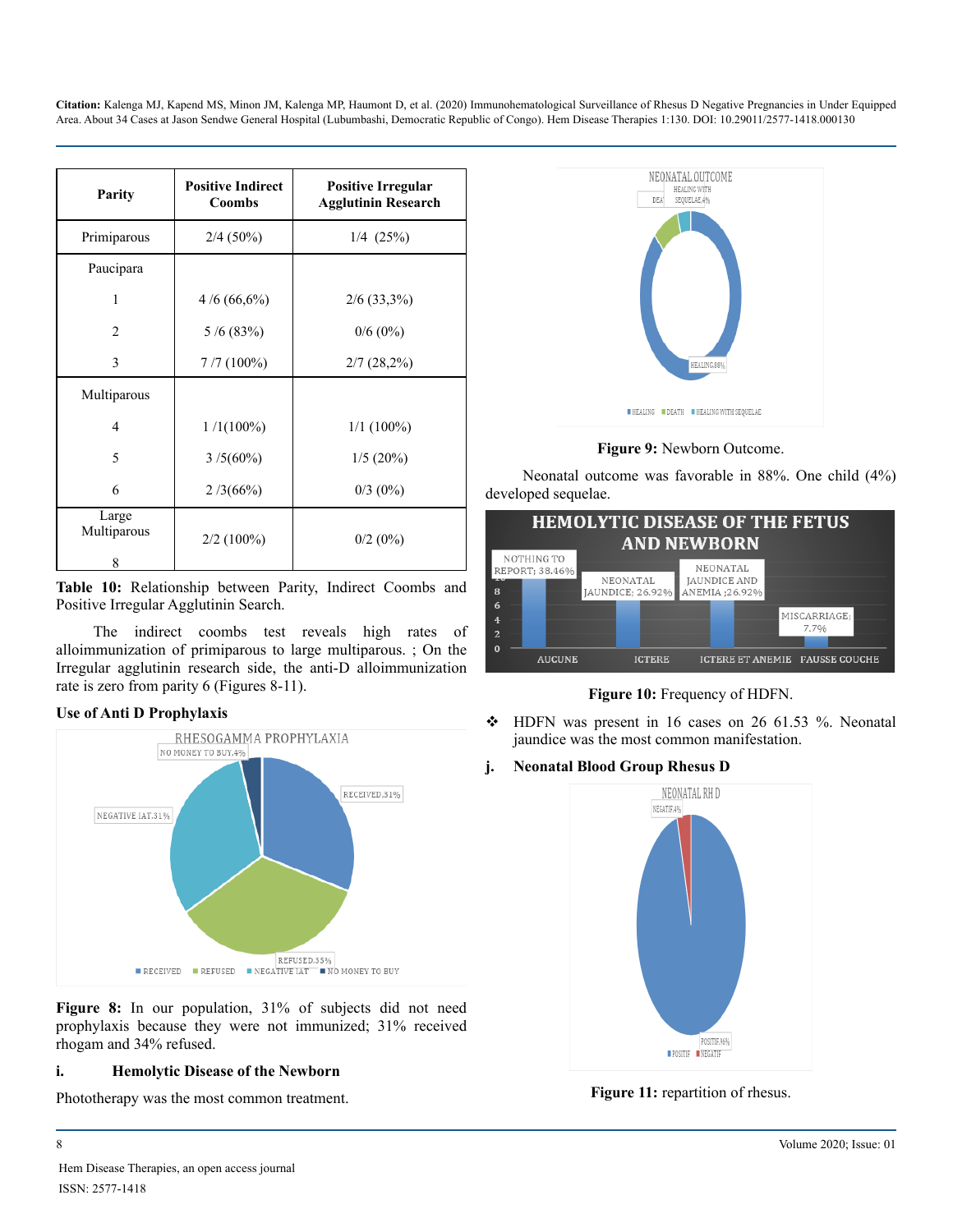

Among our population of newborns 96% had D Antigen (Figure 12).



The newborns in our study all express Rh 4 and Rh5, i.e.  $\cdot \cdot$ 100%; very little Rh 2 and Rh 3  $25%$  a not Kell and Duffy at all, i.e. 0% (Table

#### **Diagnostic**

#### aternal Fetal Incompatibility

|                 | Frequency | Percentage |
|-----------------|-----------|------------|
| <b>Positive</b> | 18        | 75%        |
| <b>Negative</b> |           | 25%        |
| Total           | 24        | 100%       |

**Table 11:** Coombs direct was positive in 75% of our newborn.

#### **Direct Coombs and HDFN**

|                 | <b>Sick</b>    | <b>No Sick</b> | <b>Total</b> |
|-----------------|----------------|----------------|--------------|
| <b>Positive</b> |                |                | 18           |
| <b>Negative</b> |                |                |              |
| <b>Total</b>    | $\overline{4}$ |                | 24           |

**Table 12:** In our population study; direct antiglobuline test is more sensitive than specific.

Sensibility= $14/14 = 100\%$ 

Specificity=  $6/10= 60\%$ 

|                       | <b>Frequency</b> | Percentage |
|-----------------------|------------------|------------|
| <b>Rh D And Rh Cw</b> |                  | $14.7\%$   |
| Rh D And Rh C         |                  | 5.8%       |
| None                  |                  | 23.5%      |
| Abo                   | ١Q               | 56.0%      |

**Table 13:** In our population, Rh D foeto maternal incompatibility represents 20,5%. The first cause was ABO incompatibility 56%.

#### **Treatment of Newborn**

|                             | <b>Frequency</b> | Percentage |
|-----------------------------|------------------|------------|
| <b>Phototherapy</b>         | 14               | 58.3%      |
| <b>Transfusion</b>          |                  | 22.7%      |
| <b>Exchange Transfusion</b> |                  | 8.3%       |
| None                        |                  | 41.6%      |

**Table 14:** Treatment of new born.

#### 9 Volume 2020; Issue: 01

# **Direct Coombs**

|  | ternal Fetal Incomp |
|--|---------------------|

| and 12.5% respectively and<br>es 11-14). | ÷ | M |  |
|------------------------------------------|---|---|--|
|                                          |   |   |  |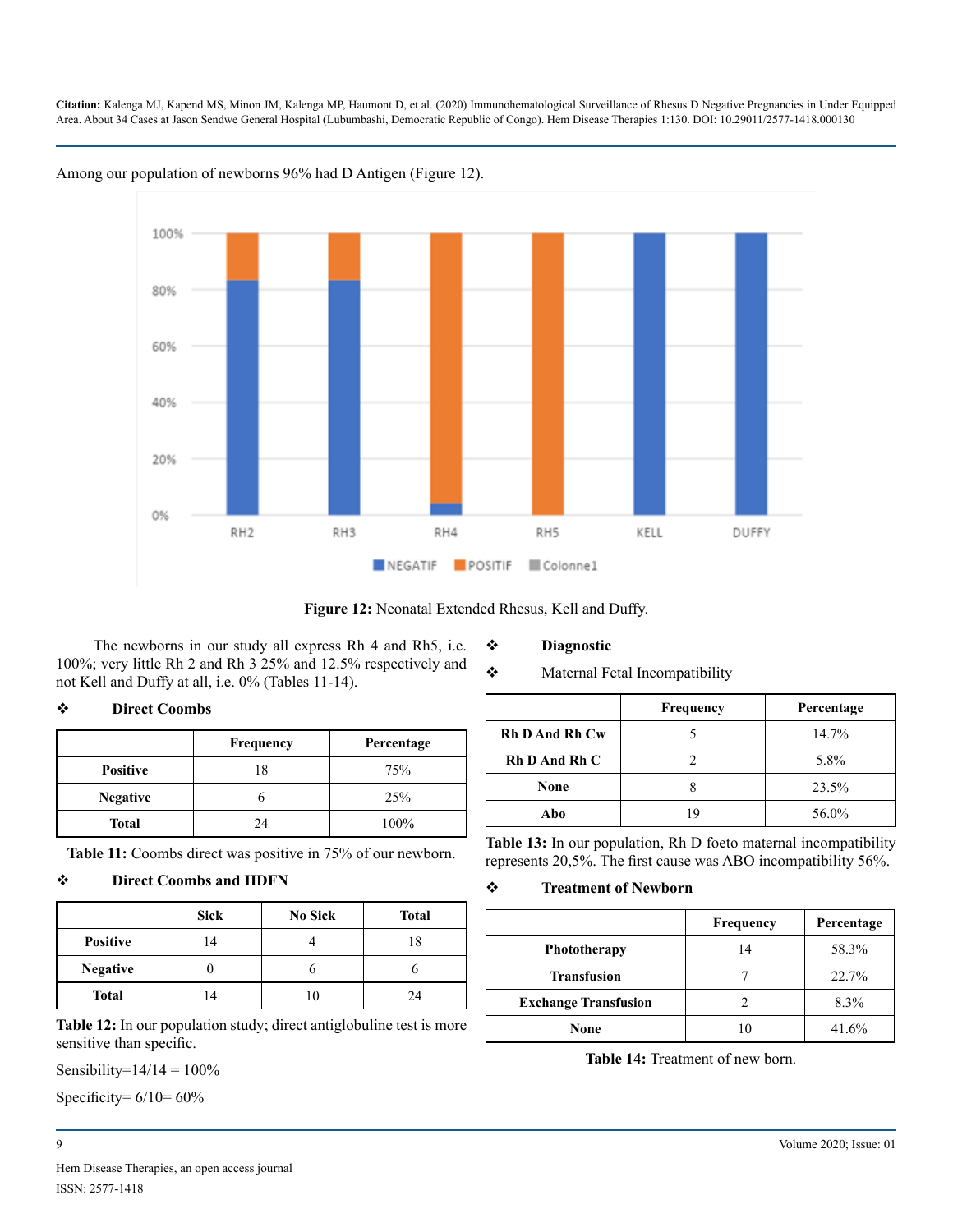# **Discussion**

#### **Frequency**

Our negative Rhesus D frequency is 7.23%; this frequency is:

- Higher than that found in Congo in general: 3% at Kabemba in 2017, 1.6% in 2016 and at assumani2.3% [29-31]. This difference can be explained in part by the difference in the samples.
- Within the upper limits of the Black race 5-7.8% [20];
- However, our result is much lower than the Maghreb data where percentages of 11 to 30% are observed [10,32,33].
- $\triangle$  This is also justified by the type of population and different samples as mentioned above.

#### **Knowledge of blood type**

- $\triangle$  In our series, less than half of pregnant women knew their blood type 44.12% and just over half that of their spouses 55%. No gestante was in possession of a blood grouping card because our national blood transfusion policy does not require it. These rates reflect transfusion safety in the Congo and Southern Sahara [27,34-36].
- These rates are lower than those of Naimi in Morocco and Minon in Belgium; in their studies all pregnant women held a blood type card [9,10].

#### **Mapping of maternal blood groups**

- In ABO, the proportions are close to those observed in other studies with a predominance of O; however, the proportion of subject AB is higher than the data known for the breed and that of subject B very low.
- For rhesus antigens there is a higher proportion of RH2 positive subjects than in the other populations studied. The remaining antigens have a distribution similar to the known data for race and country [1,20,35,37,38].
- $\triangle$  The most common rhesus phenotype is cc-ee; it is the most common rhesus negative phenotype of the black population [1,20,37-39].

#### **Allo immunization pathway**

- More than a third of our population 38% had a history of abortion; then there were curettages 28% and previous transfusions 5.88%. In his study Ngo Sack in Yaounde, Cameroon, found a higher proportion of previous transfusion history [40].
- These different histories of miscarriages constitute both probable routes of allo immunization and signs of allo immunization foeto maternal [5,11,41].

#### **Allo immunization**

- We found high immunization rates in Rh D-negative mothers.
- $\div$  With indirect coombs, we found 76.4% of immunized women or 3/4 of our subjects. The explanation could be:
- In the type of alloimmunization diagnosed with indirect tube coombs; this examination is by no means specific to D immunization. The population of our study is more exposed to ABO-type MFI due to its blood group distribution [42-45].
- In a high proportion of multigest and large multigest 12/34 or 35%, and each pregnancy is a new risk of immunization [11,18].
- $\div$  We noted that the immunization threshold for coombs rose with the number of pregnancies in our series; indeed, a greater proportion of positive indirect coombs was observed in multiparas. It also appeared that the indirect coombs was positive even in primigests.
- $\triangle$  The Irregular agglutinin research has given us an immunization rate of 20%, which is significantly higher than that of all the studies consulted:
- Literature data for industrialized countries place this frequency between 0.5 and 1% [2.46]
- By compiling different studies, our rate is twenty times higher than countries that have excellent hematological immunosurveillance of rhesus pregnancies, and almost double that of other low-income countries:

| Author  | Paci [46]                | Goldman[47]       | Manika<br>Pal[48] | koelwijn $[49]$ | Naimi<br>[10]   | Altuntas<br>$[50]$ | Reckik[51]      | shahidulah[52]     |
|---------|--------------------------|-------------------|-------------------|-----------------|-----------------|--------------------|-----------------|--------------------|
| Country | France<br>2016           | Canada<br>2015    | Australia<br>2015 | Holland<br>2008 | Morocco<br>2016 | Turkey             | Tunisia<br>2012 | Bangladesh<br>2018 |
|         | 1,43% and                |                   |                   |                 |                 |                    |                 |                    |
| Rate    | ten years later<br>0,89% | $0.54$ à $0.81\%$ | 0.73%             | 1,23%           | 6%              | 8,74%              | 5,17%           | 5,14% to 15%       |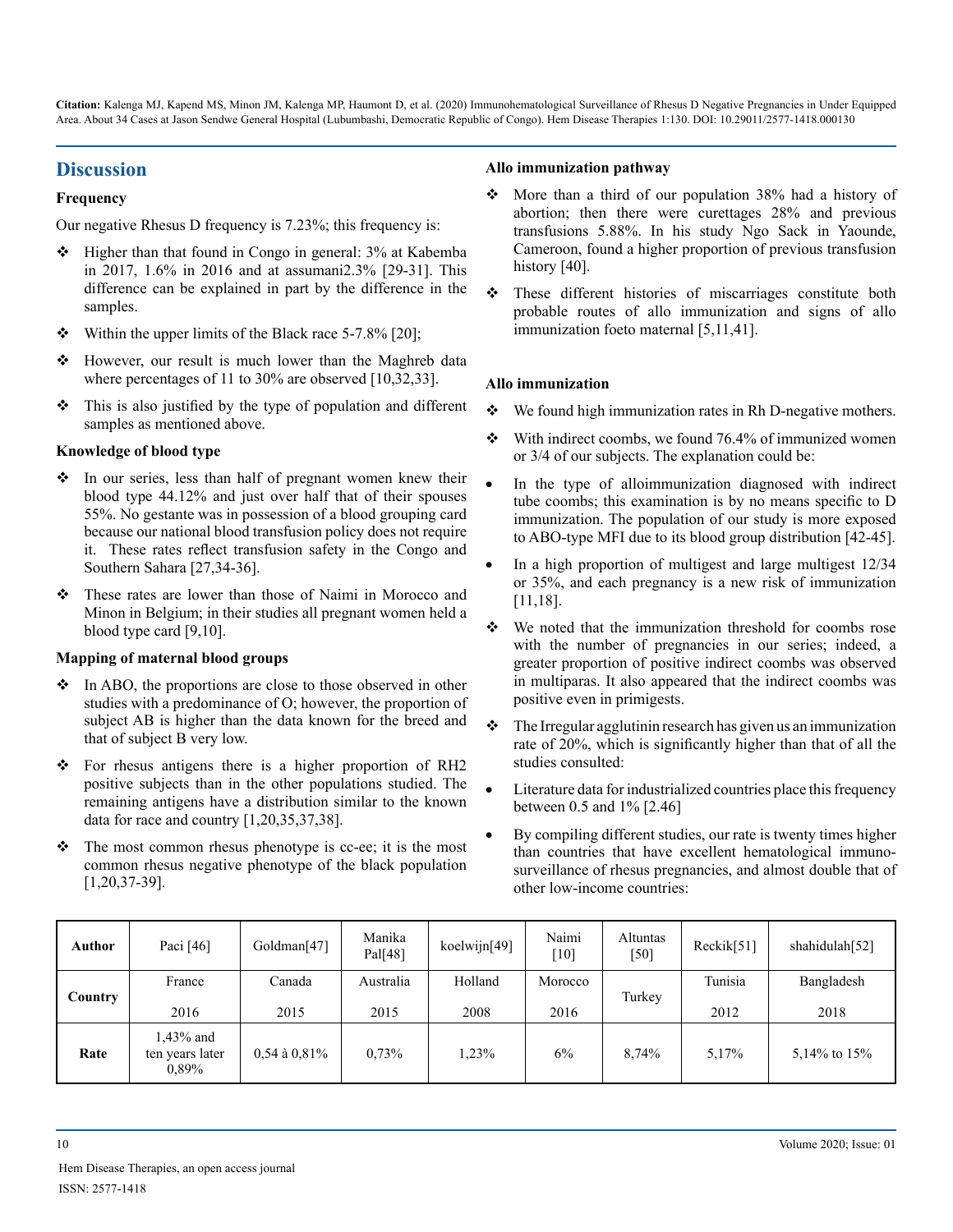It appears that our population is more allo-immunized in Rh D than populations with higher proportions of D-negative subjects due to the lack of immuno-hematological monitoring. This is in line with Ralli's claims in his study on the dangerousness of the lack of prevention of allo-immunization, which found more severe hemolytic diseases than in the monitored population [26].

All gestants in our study with positive Irregular agglutinin research had two antigens. This finding was not echoed in the other studies. We found anti-D combined with other antigens in other studies; but not 100% as in our population [11,13,46,53].

We also noted that RH8 a rare antigen was most found coupled with anti D in 71.4% of cases, this rate is one of the highest in the literature. Paci found it in 3.3%; Pal 0.6% and Koelwijn 1.65% [46.48.49]. These frankly different distributions are probably justified by the polymorphism of blood groups and the transfusion safety policies inherent in each country.

We found a specificity of 100% for the indirect coombs and a sensitivity of 40% while it was the opposite at the level of the Irregular agglutinin research that was more sensitive 90% than specific. Other studies around the world have looked at diagnostic methods by comparing them and each result depends on the population studied and the technique used [13,54,55] in our series we translate that a well conducted indirect coombs test in under equipped environment makes it possible to diagnose a feto maternal allo immunization regardless of the blood group concerned and that the Irregular agglutinin research is more specific to the type Rhesus.

It is known that indirect coombs diagnoses allo immunizations in all blood group systems without distinctions; while gel Irregular agglutinin research does not diagnose allo immunizations of type ABO [2,43,56,57]. Our study population is more exposed to allo immunizations of type ABO and these results confirm that the tube indirect ant globulin test is applicable in Africa and will make it possible to diagnose feto maternal allo immunization. Bigot stipulated that this test only worked for the rhesus and did not allow the diagnosis of feto maternal allo immunization in ABO; contrary to the use of papain [58]. It is possible that this is a difference of technique because in an equipped environment they have coombs washers that automatically wash red blood cells three times. In the absence of coombs washers, this wash must be performed by the lab technician by hand. We noted the absence of this step on local laboratory protocols.

Gel Irregular agglutinin research was more specific (90%) than sensitive (37.5%). The low sensitivity of Irregular agglutinin research can be explained by the type of population present, ours being more at risk of developing hemolytic disease of type ABO it is obvious to have a negative Irregular agglutinin research even in the presence of hemolytic disease of the newborn.

These results allow us to highlight the preponderance of allo immunizations of type ABO over the type Rhesus D. Other authors found that an ABO incompatibility delayed the appearance of allo immunization of type Rhesus [42,43,56,57,59].

#### **Allo immunization and obstetric identity**

It is classically known that Rhesus incompatibility does not manifest in primigests unless they have been previously immunized by transfusion.

We noted a positive indirect coombs in a primigest of our study while the Irregular agglutinin research was negative. In ABO type allo immunization, immunization may appear from the first pregnancy.

While positive indirect coombs were noted from primiparous to multiparous; the RAI which is the gold standard of allo immunization Rhesus has turned negative in gestants of more than 6 pregnancies. We found no explanation for this lack of immunization and make some assumptions:

Were these pregnant women weak D or partial D? It is possible in this case for a negative RHD subject not to develop immunization when coming into contact with positive RHD red blood cells. During the colonial period Lambotte had found a low proportion of D in the Congolese population at the time. We did not conduct research on low D in our population [2,9,38,60,61].

Would ABO incompatibility have been a protective factor for Rhesus incompatibility? It is known that ABO antigens appear earlier in fetal red blood cells than in the Rhesus. Thus, in case of incompatibility ABO and Rhesus, this first takes precedence over the other and the recognition of Rhesus D is delayed or decreased [1,42,56,62].

Did she have negative Rh D pregnancies before this one? It is not possible for a negative RHD subject to be immune to Do if all pregnancies are also negative RHD [2,9,21]. Unfortunately, we were unable to perform the blood grouping of the siblings in this case.

These questions leave an opening for further studies on the Rhesus D of Congolese subjects in our environment, especially as its composition is dynamic, without forgetting the phenomenon of intermingling.

#### **Hemolytic disease of the newborn**

The percentage of newborn immunized is 18/24 or 75%; it should be noted that two pregnancies resulted in a miscarriage. This rate is higher than that found in the literature 15-25%. It should be noted that the antigenic profile of our gestants is strongly O and that they are all rhesus negative for a majority of rhesus D positive neonates. In addition, the lack of immune hematologic surveillance of pregnancies and their high rate of pregnancies may justify this high frequency.

Our positive direct coombs rates are higher:

- To those found in Yaounde by Sock who noted a low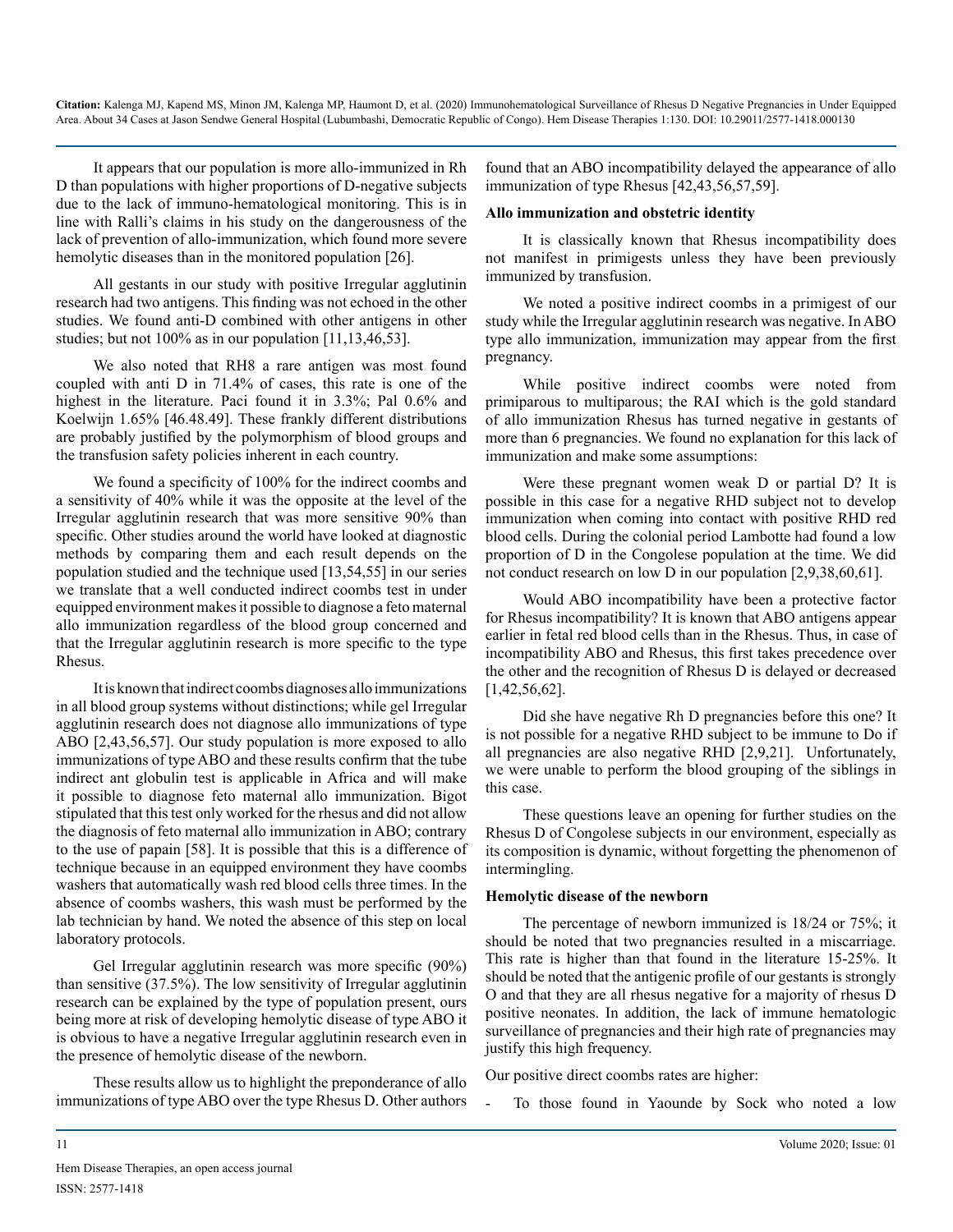positivity rate of coombs direct in his population of newborn 2/34 or 5.88% [63]. This difference is probably related to the difference in population and direct coombs technique because despite these low levels of direct coombs it isolated hemolysis in sera.

- To those of Bel Hadj in Tunisia 21.42% with signs of hemolysis related to hemolytic disease present even for coombs negative [64].
- To those of Monica Kapassa in Zambia 97/349 newborns or 27.8% for manifestations of hemolytic disease even on direct negative coombs [57].

All immunized neonates had hemolytic disease of the newborn; however, the proportion related to the rhesus type was 29%; the other neonates likely developed hemolytic disease of the ABO type. This finding, corroborates that ABO incompatibility is the first in terms of frequency and that it is the most common incompatibility found in black Africans [5,7,42,43,46,59,63,65]. We were able to note that 8 newborns did not have hemolytic disease of the newborn despite the mother being Rhd negative.

The presence of maternal allo immunization does not necessarily lead to hemolytic disease of the newborn because the newborn may not be a carrier of the gene; one of our subjects did not develop hemolytic disease of the newborn despite identified antibodies.

#### **Treatment**

The management of our newborns was carried out in the neonatal unit of the hospital Sendwe.14 newborns benefited from conventional phototherapy either 58.3%; 7 were transfused or 29.7% or 2 were exsanguinated or 8.33%.

Our rates of phototherapy and exchange transfusions are lower than those of Imen Bel Hadj in Tunisia in 2019 (77.5% and 13.3%), while our rates of transfusions are higher than his 9.1% [64].

Our care is similar to that of Mutombo at the Bonzola Hospital in Mbuji Mayi in DR Congo, but our figures are different; in fact he resorted to transfusion in 30% of cases, exchange transfusion in 24% and phototherapy was indicated in 5% of cases [22].

There is a big difference compared to the LOTUS study carried out in the Netherlands by Smits Wintjens which included besides phototherapy, transfusion and exchange transfusion; the use of albumin, intensive phototherapy and intravenous immunoglobulins. His study also included antenatal management by transfusion in utero [19].

These differences in support are related to the type of sample and the technical tray of each unit.

#### **Neonatal outcomes**

The evolution of our newborns was good 91.2% of our subjects left the hospital (87.5% healing without sequelae and

4.2% left with sequelae); this rate is similar to that of Mutombo in Bonzola 82.3% in the province of Kasai Oriental [22].

# **Conclusion**

The clinical profile of our allo immunizations revealed an allo immunizations of 76.47% of gestants in all groups and in Rhesus of 20%; the anti-D was accompanied by another antibody in 100% of cases and hemolytic disease of the newborn occurred in 62% of cases. The phenotype of our group is cc-ee in the vast majority of cases.

The development of pregnancies was favorable in 84.7% of cases, jaundice was the most found manifestation. Phototherapy was the most widely used treatment, followed by transfusion and exsanguinous-transfusion.

There is no immune hematological monitoring protocol for negative Rh D pregnancies in our country. It would be wise to proceed with extensive blood grouping in rhesus of all gestants with distribution of blood group map. The indirect tube coombs test achievable in our laboratories had a 100% sensitivity and the gel Irregular agglutinin research a specificity of 90%. It is therefore perfectly possible to follow up with the indirect coombs test. A positivity of this test should give rise to the prescription of rhesogamma during pregnancy to allow a split purchase of this molecule whose cost is not within the reach of the Congolese. The treatment of hemolytic disease of the newborn will depend on the predominant manifestation.

Immunohematological monitoring of negative Rh D pregnancies in an under-equipped environment is feasible with the establishment of a multidisciplinary team.

#### **ACKNOWLEDGEMENT**

Authors thank Dr Edith Bal Mayel Matani .

#### **References**

- 1. [Dean L \(2005\) Blood Groups and Red Cell Antigens. National Center](https://www.ncbi.nlm.nih.gov/books/NBK2261/)  [for Biotechnology Information \(US\).](https://www.ncbi.nlm.nih.gov/books/NBK2261/)
- 2. Chiaroni J, Roubinet F, Bailly P, Manessier L (2011) N-PF Les analyses immuno-hématologiques et leurs implications cliniques. Paris: John Libbey Eurotext.
- 3. [Bourrillon A, Benoist G, Chabrol B, Chéron G, Grimprel E \(2011\)](https://www.elsevier-masson.fr/pediatrie-pour-le-praticien-9782294760686.html)  [Pediatrics For The Practitioner. Child and adolescent medicine ed 7.](https://www.elsevier-masson.fr/pediatrie-pour-le-praticien-9782294760686.html)
- 4. [Cortey A, Blanchard B \(2016\) Allo-immunisations sévères à](https://www.sciencedirect.com/science/article/pii/B9782294739972000675)  [manifestations néonatales immédiates. Réanimation Soins Intensifs](https://www.sciencedirect.com/science/article/pii/B9782294739972000675)  [en Néonatologie 441-444.](https://www.sciencedirect.com/science/article/pii/B9782294739972000675)
- 5. [Minon JM, Gérard Ch, Dricot JF, Foidart J \(2006\) Nouvelles stratégies](https://www.researchgate.net/publication/277074552_Nouvelles_strategies_dans_la_prise_en_charge_de_l)  [dans la prise en charge de l ' allo-immunisation foeto-maternelle anti-](https://www.researchgate.net/publication/277074552_Nouvelles_strategies_dans_la_prise_en_charge_de_l)[Rhd \( Rhésus \). Revue médicale de Liège 1: 756- 762.](https://www.researchgate.net/publication/277074552_Nouvelles_strategies_dans_la_prise_en_charge_de_l)
- 6. [Mannessier L \(2009\) Suivi immunohématologique des femmes](https://www.sciencedirect.com/science/article/pii/S1246782009000688)  enceintes [: nouvelles recommandations. Transfus Clin Biol 16: 195–](https://www.sciencedirect.com/science/article/pii/S1246782009000688) [200.](https://www.sciencedirect.com/science/article/pii/S1246782009000688)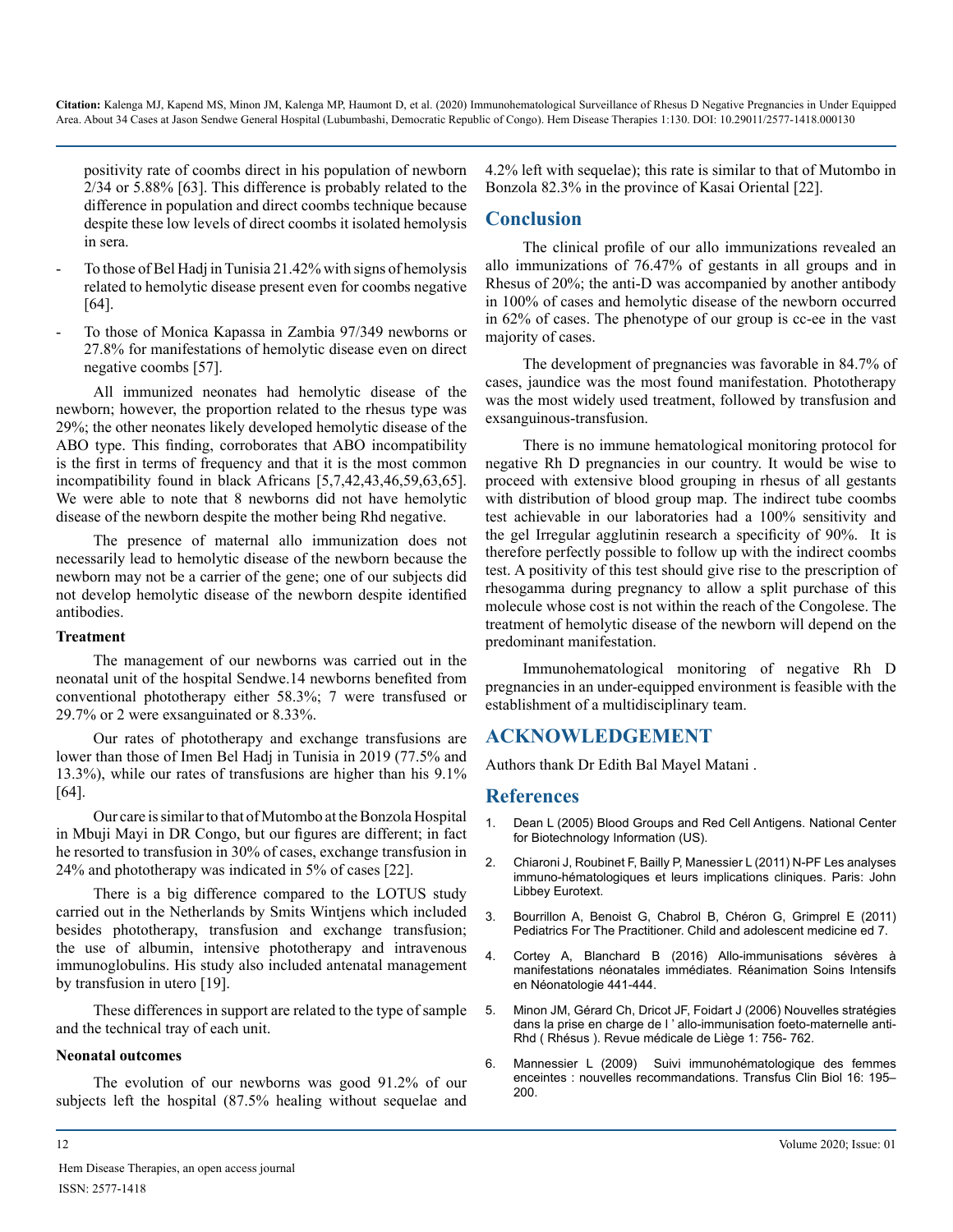- 7. [Bennardello F, Curciarello G \(2013\) Survey on the prevention](https://www.ncbi.nlm.nih.gov/pmc/articles/PMC3827395/)  [and incidence of haemolytic disease of the newborn in Italy. Blood](https://www.ncbi.nlm.nih.gov/pmc/articles/PMC3827395/)  [Transfusion 11: 518–527.](https://www.ncbi.nlm.nih.gov/pmc/articles/PMC3827395/)
- 8. [Ghesquière L, Garabedian C, Coulon C, Verpillat P, Rakza T, et al.](https://pubmed.ncbi.nlm.nih.gov/29476829/)  [\(2018\) Management of red blood cell alloimmunization in pregnancy. J](https://pubmed.ncbi.nlm.nih.gov/29476829/)  [Gynecol Obstet Hum Reprod 47:197-204.](https://pubmed.ncbi.nlm.nih.gov/29476829/)
- [Minon JM \(2008\) Génotypage foetal RHD sur plasma maternel](https://core.ac.uk/display/58880950) : mise [au point et applications cliniques. thèse Dr. Université de Liège.](https://core.ac.uk/display/58880950)
- 10. [sarah, N Fatima M \(2016\) La surveillance immuno-hematologique des](http://dspace.univ-tlemcen.dz/handle/112/9400)  [femmes enceintes.Thèse Pharmacie,Université Abou Bekr Belkaid,](http://dspace.univ-tlemcen.dz/handle/112/9400)  [Tlemcen,Algérie.](http://dspace.univ-tlemcen.dz/handle/112/9400)
- 11. [Guedjal Y, Bailichi A, Belkheini A \(2018\) L'allo immunisation foeto](http://di.univ-blida.dz:8080/xmlui/handle/123456789/682)[maternelle anti-rh1 au CHU Blida.](http://di.univ-blida.dz:8080/xmlui/handle/123456789/682)
- 12. Bourrillon A, Benoist G (2011) Examen de l'enfant âgé de 3 à 12 ans. Rev Prat. 61: 479-484.
- 13. [Loukal T, Ben Amor I, Mnif H, Gargouri J \(2017\) Titrage de l'anticorps](http://www.medecinesfax.org/useruploads/files/article05-26.pdf) [Anti-Rh1 chez la femme enceinte: comparaison entre deux techniques.](http://www.medecinesfax.org/useruploads/files/article05-26.pdf)  [JIM Sfax 26: 35-38.](http://www.medecinesfax.org/useruploads/files/article05-26.pdf)
- 14. [Pirenne F, Bartolucci P, Habibi A \(2017\) Management of delayed](https://pubmed.ncbi.nlm.nih.gov/28669521/)  [hemolytic transfusion reaction in sickle cell disease: Prevention,](https://pubmed.ncbi.nlm.nih.gov/28669521/)  [diagnosis, treatment. Transfusion Clinique et Biologique 24: 227-231.](https://pubmed.ncbi.nlm.nih.gov/28669521/)
- 15. [Hannafin B, Lovecchio F, Blackburn P \(2006\) Do Rh-negative women](https://pubmed.ncbi.nlm.nih.gov/16787810/)  [with first trimester spontaneous abortions need Rh immune globulin?](https://pubmed.ncbi.nlm.nih.gov/16787810/)  [American Journal of Emergency Medicine 24: 487-489.](https://pubmed.ncbi.nlm.nih.gov/16787810/)
- 16. [Ksibi I, Achour R, Bel Haj Ammar W, Cheour M, Ben Amara M, et](https://www.sciencedirect.com/science/article/abs/pii/S0929693X17303019)  [al. \(2017\) Prophylaxie anti-D dans l'incompatibilité fœto-maternelle](https://www.sciencedirect.com/science/article/abs/pii/S0929693X17303019)  [érythrocytaire en Tunisie. Arch Pédiatrie 24: 942–949.](https://www.sciencedirect.com/science/article/abs/pii/S0929693X17303019)
- 17. [Frere MC, Schaaps JP, Thoumsin H, Retz MC, Rif J, et al. \(1995\)](https://www.sciencedirect.com/science/article/abs/pii/S0929693X17303019)  [Maladie hémolytique fœtale à développement rapide et sévère due à](https://www.sciencedirect.com/science/article/abs/pii/S0929693X17303019)  [un anti-Kell = Foetus Rh hemolytic disease with anti-Kell antibody. Rev](https://www.sciencedirect.com/science/article/abs/pii/S0929693X17303019)  [Med Liege 50: 63-66.](https://www.sciencedirect.com/science/article/abs/pii/S0929693X17303019)
- 18. [Frere MC, Schaaps JP, Thoumsin H, Retz MC, Rif J, et al. \(1995\)](https://www.sciencedirect.com/science/article/abs/pii/S0929693X17303019)  [Maladie hémolytique fœtale à développement rapide et sévère due à](https://www.sciencedirect.com/science/article/abs/pii/S0929693X17303019)  [un anti-Kell = Foetus Rh hemolytic disease with anti-Kell antibody. Rev](https://www.sciencedirect.com/science/article/abs/pii/S0929693X17303019)  [Med Liege 50: 63-66.](https://www.sciencedirect.com/science/article/abs/pii/S0929693X17303019)
- 19. K, Abdellah K, Kouach J et al. (2016) L'allo-immunisation érythrocytaire foeto-maternelle : Revue de la littérature. Int J Innov Appl Stud 14: 68-72.
- 20. [Ree IMC, Smits-Wintjens VEHJ, van der Bom JG, van Klink JMM,](https://pubmed.ncbi.nlm.nih.gov/28503958/)  [Oepkes D, Lopriore E \(2017\) Neonatal management and outcome](https://pubmed.ncbi.nlm.nih.gov/28503958/)  [in alloimmune hemolytic disease. Expert Review of Hematology. 10:](https://pubmed.ncbi.nlm.nih.gov/28503958/)  [607-616.](https://pubmed.ncbi.nlm.nih.gov/28503958/)
- 21. [Marion R, Francis CL \(2004\) the blood group antigen. Facts book](https://www.elsevier.com/books/the-blood-group-antigen-factsbook/reid/978-0-12-586585-2)  [series. New York: Elsevier.](https://www.elsevier.com/books/the-blood-group-antigen-factsbook/reid/978-0-12-586585-2)
- 22. [Carbonne B, Grace P, Centre H, Castaigne V, Cortey A \(2010\) Le point](https://www.sciencedirect.com/science/article/abs/pii/S1297958910000184)  [sur le suivi des allo-immunisations érythrocytaires. Gynecol Obstet](https://www.sciencedirect.com/science/article/abs/pii/S1297958910000184)  [Fertil 38: 205-213.](https://www.sciencedirect.com/science/article/abs/pii/S1297958910000184)
- 23. [Mutombo Ak Mukuku O, Kabulo BK, Mutombo AM, Ngeleka AM, et](https://www.ncbi.nlm.nih.gov/pmc/articles/PMC4393955/) [al. \(2014\) Ictères pathologiques du nouveau-né à l'hôpital Bonzola de](https://www.ncbi.nlm.nih.gov/pmc/articles/PMC4393955/)  [Mbuji-Mayi, République Démocratique du Congo Case series Open](https://www.ncbi.nlm.nih.gov/pmc/articles/PMC4393955/)  [Access. Pan African Med J 19:1937–8688.](https://www.ncbi.nlm.nih.gov/pmc/articles/PMC4393955/)
- 24. [Seck M, Dièye B, Guèye YB, Faye BF, Senghor AB, et al. \(2016\)](https://www.sciencedirect.com/science/article/pii/S124678201500405X) [Évaluation de l'efficacité de la sélection médicale des donneurs de](https://www.sciencedirect.com/science/article/pii/S124678201500405X)  [sang dans la prévention des agents infectieux. Transfus Clin Biol 23:](https://www.sciencedirect.com/science/article/pii/S124678201500405X)  [98-102.](https://www.sciencedirect.com/science/article/pii/S124678201500405X)
- 25. Fopa , D;Tagny , CT; Tebeu PA (2013) Anti-A Et Anti-B Chez Les Femmes Centre Hospitalier et Universitaire de Yaoundé. Africa Sang  $16: 4-8$
- 26. Barkat A, Alaoui MA, Belahssen A, Bassri B, Hamdani NLBS (2003) L'ictère néonatal à bilirubine indirecte. Santé Maghreb.
- 27. [Ralli M, Nadjafizadeh M, André-Botte C \(2015\) Allo-immunisations](https://www.sciencedirect.com/science/article/abs/pii/S1637408814001369)  fœto-maternelles [: dangerosité et absence de prévention des](https://www.sciencedirect.com/science/article/abs/pii/S1637408814001369)  [immunisations autres qu'anti-RH1. La Rev Sage-Femme 14: 1-6.](https://www.sciencedirect.com/science/article/abs/pii/S1637408814001369)
- 28. [Tagny CT, Diarra A, Yahaya R, Hakizimana M, Nguessan A, et al.](https://www.sciencedirect.com/science/article/pii/S124678200900130X)  [\(2009\) Le centre de transfusion, le donneur de sang et le sang donné](https://www.sciencedirect.com/science/article/pii/S124678200900130X)  [dans les pays d'Afrique francophone. Transfus Clin Biol 16: 431-438.](https://www.sciencedirect.com/science/article/pii/S124678200900130X)
- 29. Leno DWA, Camara AY, Bah EM, Toure S, et al. (2018) Maternités des adolescentes au Centre Hospitalier Universitaire de Conakry en Guinée Profil socio-démographique et obstétrical. Médecine d ' Afrique Noire, Médicale R, Panafricaine I, 65: 157-163.
- 30. [Kabemba BH, Kabobo KI, Mukena TS, Ngiele MD, Kabingie NG, et al.](http://www.oalib.com/articles/5282535)  [\(2017\) Frequency of Erythrocyte Phenotypes in Blood Group Systems](http://www.oalib.com/articles/5282535) [ABO and Rhesus at Moba, Province of Tanganyika, Democratic](http://www.oalib.com/articles/5282535)  [Republic of Congo. OALib 4: 1-12.](http://www.oalib.com/articles/5282535)
- 31. Bukasa HK, Feza G, Tshioni S (2016) Profil épidémiologique des groupes sanguins Abo & rhésus à Kal e mie ( R . D . Congo ) A propos de 1440 cas observés. Med Afr Noire 63: 287-291.
- 32. [Assumani AN, Gini JL, Nkodila A, Kanteng G, Wembonyama SO, et al.](https://www.revue.istmlubumbashi.net/author/ric/page/2/)  [\(2018\) Evaluation de l'hémogramme du nouveau-né de Lubumbashi \\_](https://www.revue.istmlubumbashi.net/author/ric/page/2/)  [étude transversale multicentrique \(à propos de 430 cas\). Rev l'infirmier](https://www.revue.istmlubumbashi.net/author/ric/page/2/)  [Congo 2: 95-102.](https://www.revue.istmlubumbashi.net/author/ric/page/2/)
- 33. [Ben HA, Bahri R, Esteban E, Moral P, Chaabani H \(2015\) Variation](https://www.rhesusnegative.net/staynegative/wp-content/uploads/2017/09/xx21562.pdf)  [of Rhesus Haplotype Frequencies in North Africans and in Worldwide](https://www.rhesusnegative.net/staynegative/wp-content/uploads/2017/09/xx21562.pdf)  [Population Analyses. Int J Hum Genet 15: 21-31.](https://www.rhesusnegative.net/staynegative/wp-content/uploads/2017/09/xx21562.pdf)
- 34. [Bouazza H, Metri AA, Moussouni A, Chabni N, Otmani S \(2017\) Étude](http://lsj.cnrs.edu.lb/wp-content/uploads/2017/12/Hayet-Bouazza.pdf) [Du Polymorphisme Sanguin Dans La Population De Honaïne](http://lsj.cnrs.edu.lb/wp-content/uploads/2017/12/Hayet-Bouazza.pdf) : Analyse [A L'echelle Mediteraneene. Lebanese Science Journal 8: 255-263.](http://lsj.cnrs.edu.lb/wp-content/uploads/2017/12/Hayet-Bouazza.pdf)
- 35. [Tagny CT, Owusu-Ofori S, Mbanya D, Deneys V \(2010\) the blood](https://pubmed.ncbi.nlm.nih.gov/19725906/)  [donor in sub-Saharan Africa: a review. Transfus Med 20: 1-10.](https://pubmed.ncbi.nlm.nih.gov/19725906/)
- 36. [Bogui LS, Dembele B, Sekongo Y, Abisse S, Konaté S, et al. \(2014\)](https://www.ncbi.nlm.nih.gov/pmc/articles/PMC4189989/)  [Phenotypic Profile of Rh and Kell Blood Group Systems among Blood](https://www.ncbi.nlm.nih.gov/pmc/articles/PMC4189989/)  [Donors in Cote d'Ivoire, West Africa. J Blood Transfus 2014: 309817.](https://www.ncbi.nlm.nih.gov/pmc/articles/PMC4189989/)
- 37. [Romdhane NB, Baccouche H, Mahjoub S, Khayati A \(2012\) Sécurité](https://applications.emro.who.int/imemrf/Tunisie_Med/Tunisie_Med_2012_90_5_357_361.pdf)  transfusionnelle [: Etat des lieux. Tunis Med 90: 357-361.](https://applications.emro.who.int/imemrf/Tunisie_Med/Tunisie_Med_2012_90_5_357_361.pdf)
- 38. [Hiernaux J \(1962\) Données génétiques sur six populations du Congo](https://www.jstor.org/stable/2739848?seq=1)  [\(groupes sanguins ABO,Rh et taux de sicklémie. Ann la Société belge](https://www.jstor.org/stable/2739848?seq=1)  [Médecines Trop 2: 145-174.](https://www.jstor.org/stable/2739848?seq=1)
- 39. [C Lambotte-Legrand \(1950\) Répartition ABO ET Rhésus au bas](https://www.currentschoolnews.com/fr/projets-actuels/r%C3%A9partition-des-groupes-sanguins-abo-et-rh-d-et-des-traits-associ%C3%A9s/)  [congo.pdf. Ann la Société belge Médecines trop 30: 547-552.](https://www.currentschoolnews.com/fr/projets-actuels/r%C3%A9partition-des-groupes-sanguins-abo-et-rh-d-et-des-traits-associ%C3%A9s/)
- 40. [Fraser GR, Giblett ER, Motulsky AG \(1966\) Population genetic studies](https://www.ncbi.nlm.nih.gov/pmc/articles/PMC1706205/?tool=pmcentrez&report=abstract)  [in the Congo. 3. Blood groups \(ABO, MNSs, Rh, Jsa\). Am J Hum](https://www.ncbi.nlm.nih.gov/pmc/articles/PMC1706205/?tool=pmcentrez&report=abstract) [Genet18: 546-552.](https://www.ncbi.nlm.nih.gov/pmc/articles/PMC1706205/?tool=pmcentrez&report=abstract)
- 41. [Françoise NS, David T, Bernard CC, René E \(2018\) Erythrocyte](http://www.medicinearticle.com/JMR_20181_06.pdf)  [alloimmunization , rhesus and Kell phenotypes for women of](http://www.medicinearticle.com/JMR_20181_06.pdf)  [childbearing age in Yaounde. The Journal of Medical Research 4: 20-](http://www.medicinearticle.com/JMR_20181_06.pdf) [23.](http://www.medicinearticle.com/JMR_20181_06.pdf)
- 42. [Abdellahi I, Osman A, Farid K, Abdellah B, Kouach J, et al. \(2016\)](https://www.researchgate.net/publication/232415011_Les_allo-immunisations_foeto-maternelles_anti-erythrocytaires_etat_de_l)  [L'allo-immunisation érythrocytaire foeto-maternelle](https://www.researchgate.net/publication/232415011_Les_allo-immunisations_foeto-maternelles_anti-erythrocytaires_etat_de_l) : Revue de la [littératureNo Title. Int J Innov Appl Stud 14: 68-72.](https://www.researchgate.net/publication/232415011_Les_allo-immunisations_foeto-maternelles_anti-erythrocytaires_etat_de_l)